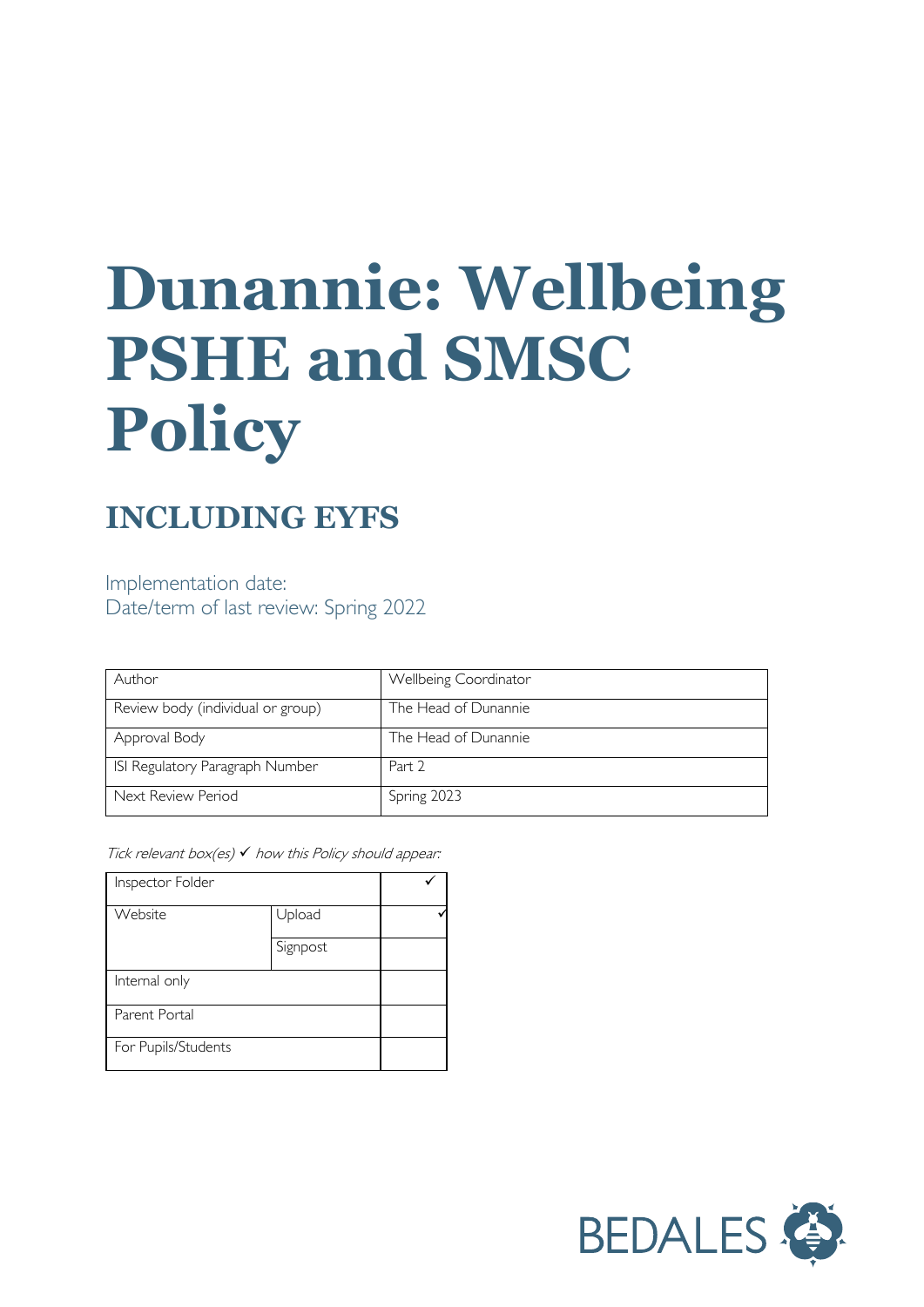# **Wellbeing PSHE and SMSC Policy**

#### **Dunannie Wellbeing**

#### The heart of what we teach

Incorporating Social, Moral, Spiritual and Cultural Education,

#### Personal, Social and Health Education (including Relationships and Sex Eduaction)

The Dunannie Wellbeing provision aims to give children the knowledge, skills and understanding they need to lead confident, healthy and independent lives. It helps them understand how they are developing physically, emotionally and socially, in a safe, environment with a positive and supportive ethos. There are strong links with safeguarding and support structures for children throughout Dunannie.

We encourage the children to play a positive role in contributing to the life of the school. We help develop their sense of worth and confidence to take risks and manage change. They begin to learn about rights and responsibilities. The children learn to appreciate what it means to be a positive member of a community.

The Bedales Schools ethos and aims underpin our education. A significant part of Wellbeing is embedded in the school ethos and culture: Head, Hand and Heart.

We value the five outcomes of Education Matters: The Children's Act 2005 Every Child Matters

- staying safe
- being healthy
- enjoying and achieving
- making a positive contribution
- economic well-being.

and the UN Convention Rights of the Child.

#### Policy with regard to the teaching of British Values:

The DfE have recently reinforced the need to create and enforce a clear and rigorous expectation on all schools to actively promote the fundamental values of democracy, the rule of law, individual liberty, and mutual respect and tolerance of those with different faiths and beliefs. The government sets out its definition of British values in the 2011 Prevent Strategy and these values were reiterated in 2014.

We reinforce these values in accordance with ISSR regulations – specifically fundamental British values of respect, tolerance, democracy, self-knowledge and personal responsibility

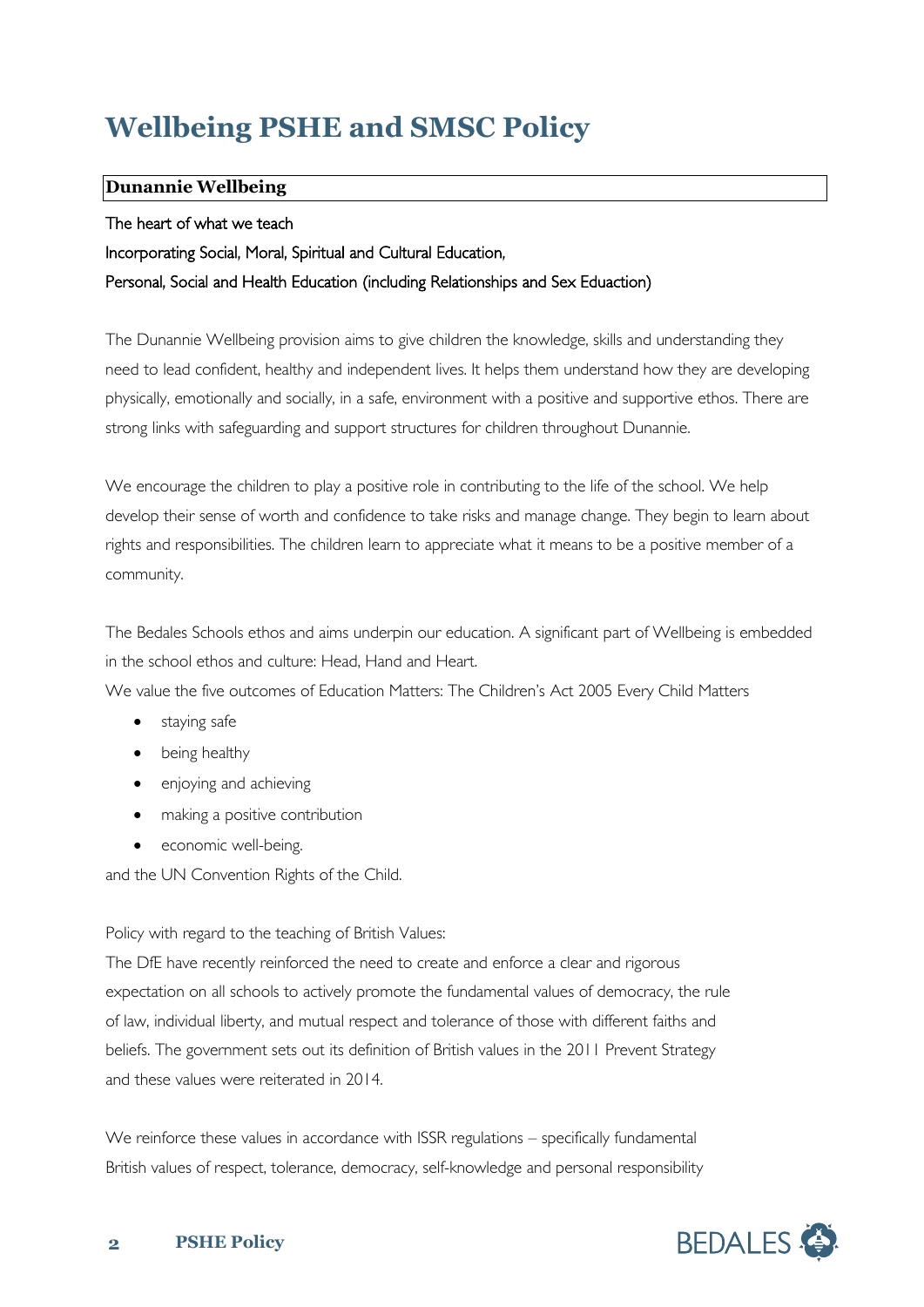and distinguishing right from wrong.

#### Aims

- To provide a learning environment in which children can develop, thrive and grow as confident individuals
- For children to develop self-confidence, resilience and emotional wellbeing
- For children to develop a positive sense of identity
- For children to recognise that their choices and decisions can affect emotional and physical wellbeing
- For children to develop a healthy and safe lifestyle and encourage children to assess and manage risk
- To celebrate personal achievements and skills
- For children to develop good relationships through self-awareness, tolerance and respect for others
- For children to identify and respect differences and similarities between people, different beliefs and values, including the origins and practices of different cultures
- For children to see themselves as part of a community
- To take steps to ensure that pupils appreciate racial and cultural diversity and avoid and resist racism

The curriculum and environment provide opportunities for children to:

- take responsibility
- feel positive about themselves
- participate and be pro-active
- make informed choices and decisions
- develop relationships through work and play
- assess and take risks
- prepare for change

#### Wellbeing at Dunannie includes:

- PSHE
- RSE
- SMSC

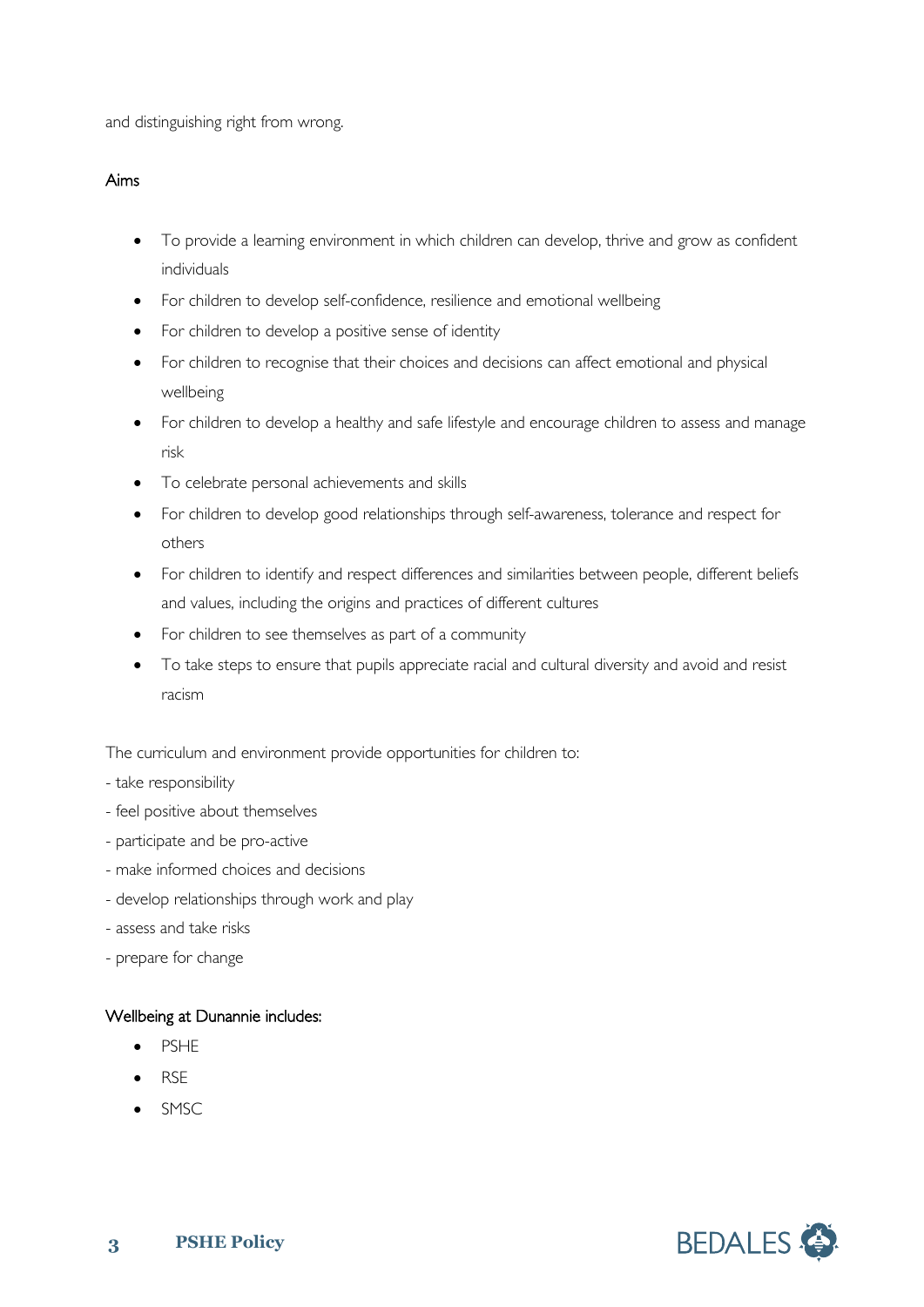It is based on the 6 Dunannie principles and Be Values of:

- Interdependence Be Kind
- Oneness Be Respectful
- Adaptation Be Responsible
- $\bullet$  Health Be Joyful
- The Cycle Be Aware
- Diversity Be Courageous

Wellbeing at Dunannie underpins our curriculum as well as forming a core element of our ethos and values. It provides learning opportunities across and beyond the curriculum; an integrated programme in timetabled specific and cross-curricular lessons, as well being a fundamental part of assemblies, circle time, special school projects and other enriching activities. We encourage active learning for children through discussion, practical experiences and problem-solving, reflective activities and giving responsibilities and opportunities to contribute to the life of Dunannie.

Wellbeing provision at Dunannie, includes:

- Wellbeing class lessons
- Circle Time
- Personal, Social, Health and Economic Education (PSHE)
- Relationships and Sex Education (RSE)
- Philosophy, Religion and Ethics (PRE)
- Spiritual, Moral, Social and Cultural (SMSC)
- Inter-year group events
- **Assemblies**
- School and Community events
- Enriching activities
- Golden Time
- Play
- Sport
- Lunchtime
- After school activities and clubs

There are many opportunities for children to meet and listen to visitors.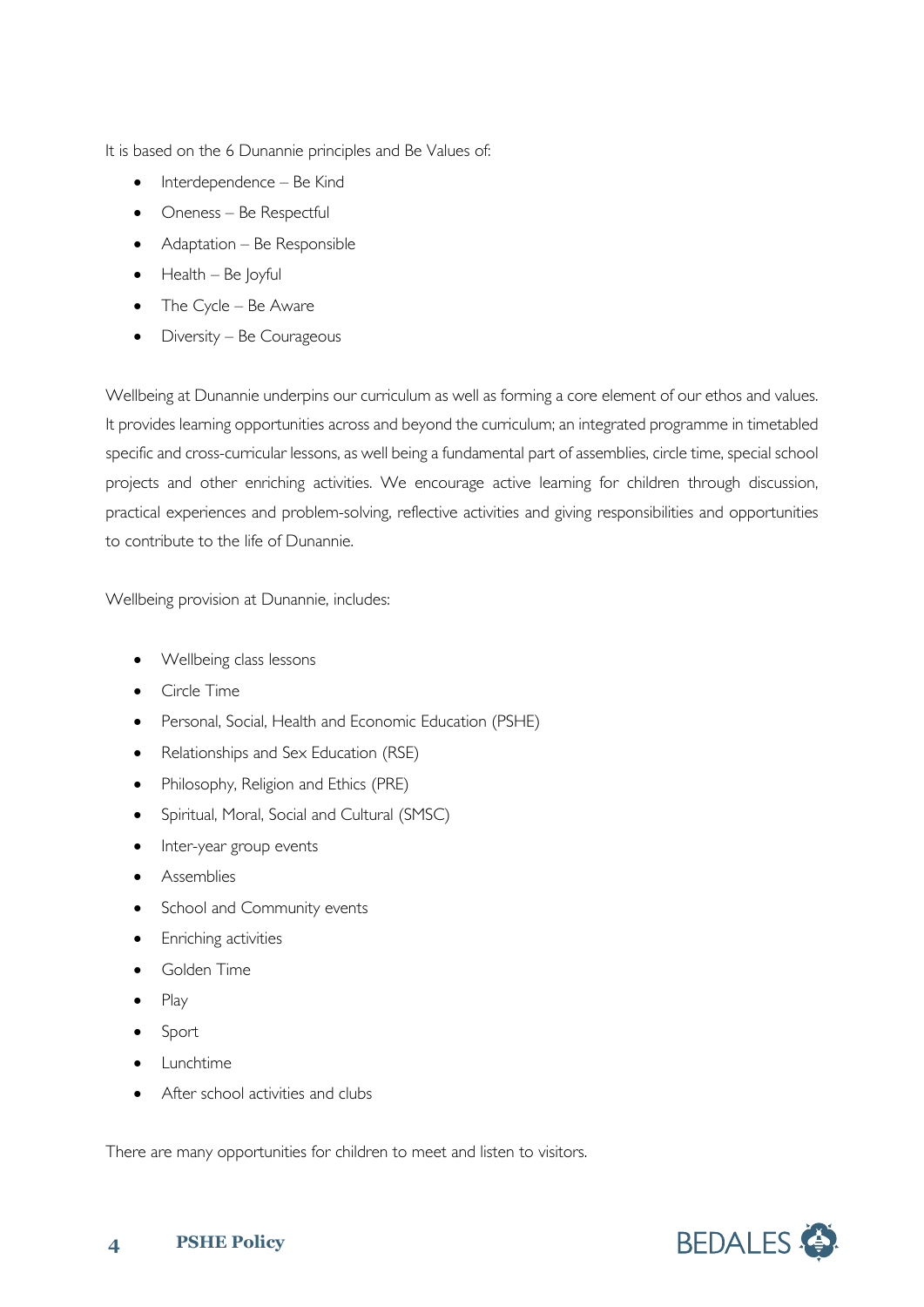#### Early Years Foundation Stage

Wellbeing is an integral part of the Early Years Foundation Stage and staff give particular attention to building positive relationships, providing enabling environments and treating each child as unique. Activities and experiences are planned through the areas of Learning and Development within the Practice Guidance for the Early Years Foundation Stage, particularly as part of Personal, Social and Emotional Development.

Reviewed: Leanne Payne Spring 2022

Date of next review: Spring 2023

Signed: \_\_\_\_\_\_\_\_\_\_\_\_\_\_\_\_\_\_\_\_\_\_\_\_\_\_\_\_\_\_\_\_\_\_\_\_\_\_\_\_\_\_\_\_\_\_\_\_\_\_\_\_\_\_\_\_\_\_\_\_\_\_

## Appendix

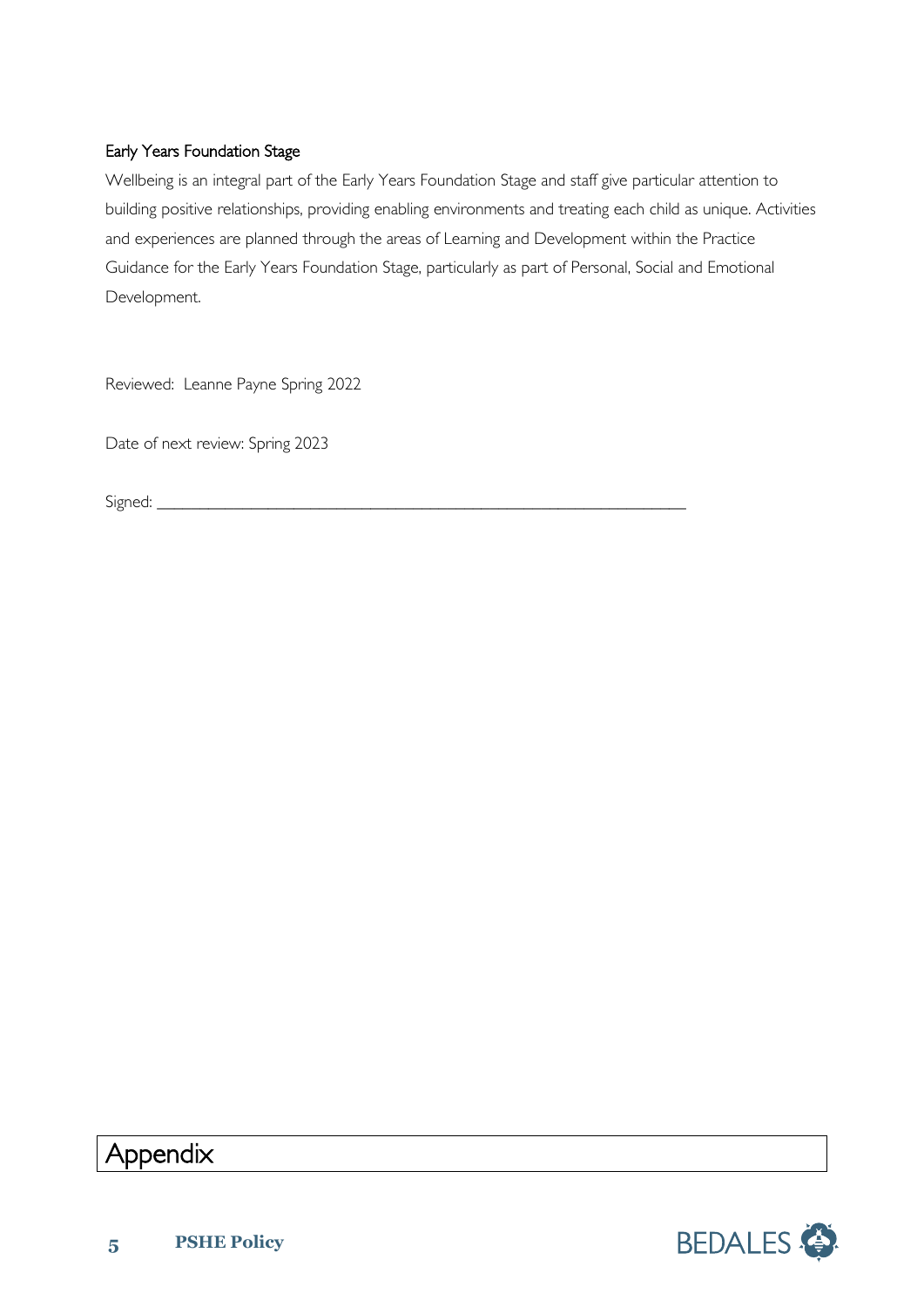Bedales is a school that was set up around an ethos of community, valuing others, and working together. Our school motto 'Work of Each for Weal of All' means that our school is more than the sum of its parts, that each member of the community has a role to play in creating that community. The SMSC development of pupils is therefore core to what we do. Success at Bedales has never been measured simply on a student's exam transcript: development of character has always been a very important part of what the school seeks to achieve.

John Badley, the school's founder, set out simple guidelines, by which the school should be run. Those in the community should avoid:

- Needless labour to others
- Needless exposure of oneself or others to danger or infection
- Waste or damage of property, whether belonging to the community or to an individual
- Annoyance to others in the community, or to neighbours outside

And in addition, "everyone must try to carry out whatever has been found necessary or helpful for preserving order and promoting the health and well-being of all concerned".

The school rules to this day maintains the spirit of these guidelines, prohibiting only things likely to cause harm, annoyance or needless work to oneself or others, and promoting community-minded thinking amongst staff and students. Rules are to be obeyed not 'because I said so', but because following those guidelines promotes selfless action and avoids causing harm, annoyance or needless work.

Unlike many independent schools, Bedales is a non-denominational foundation, with no chapel, no chaplain and no compulsory religious services. We actively promote the fundamental British values of democracy, the rule of law, individual liberty and mutual respect and tolerance of those with different faiths and beliefs.

This policy sets out how Bedales

(a) ensures that principles are promoted which

(i) enable pupils to develop their self-knowledge, self-esteem and self-confidence;

(ii) enable pupils to distinguish right from wrong and to respect the civil and criminal law of England; (iii) encourage pupils to accept responsibility for their behaviour, show initiative and understand how they can contribute positively to the lives of those living and working in the locality in which the school is situated and to society more widely;